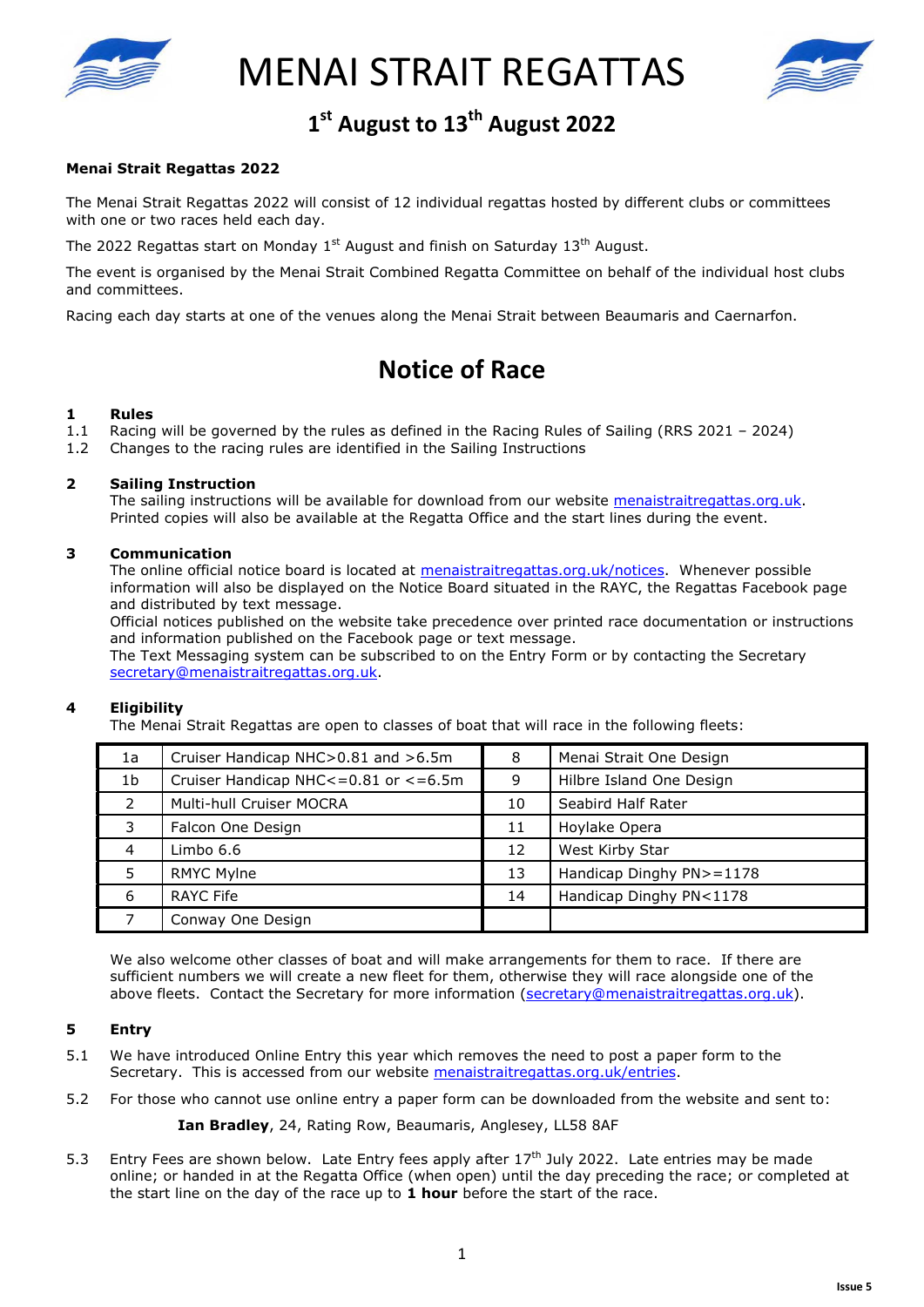| <b>ENTRY FEES</b>            | up to $17th$ July 2022 |            |            | after $17th$ July 2022 |            |            |
|------------------------------|------------------------|------------|------------|------------------------|------------|------------|
| <b>Fleet</b>                 | 1 to 12                | 13 & 14    | age $<$ 18 | 1 to 12                | 13 & 14    | age $<$ 18 |
| 12 days                      | £160                   | £80        | £48        | £176                   | £88        | £53        |
| Any 6 days                   | £107                   | £53        | £32        | £118                   | £59        | £35        |
| 1-5 days & extra days over 6 | $E21$ /day             | $£11$ /dav | £6/dav     | $E$ 23/day             | $£12$ /dav | $E7$ /day  |

Entry Fees are not refundable in the event of a race being abandoned and not resailed.

#### 5.4 **Entry Fees should be paid using on line banking:**

**Acct Name:** Menai Strait Joint Regattas Account **Sort Code:** 40-16-02; **Acct Number:** 81055909 **Reference:** Your Boat's Class and Sail Number

If this is not possible please send a cheque with the entry form to: **Ian Bradley**, 24, Rating Row, Beaumaris, Anglesey, LL58 8AF or pay at the Regattas Office or pay at the start line on the day of the race.

#### **6 Schedule and Venues**

Full details of the daily race schedule will be published in the Menai Strait Regattas Programme 2022.

| <b>Date</b> |                        | Regatta                          | <b>Warning Signal</b> | <b>Start Line</b> |
|-------------|------------------------|----------------------------------|-----------------------|-------------------|
| Mon         | $1st$ August           | Royal Dee Yacht Club             | 11:25                 | <b>Beaumaris</b>  |
| Tue         | 2 <sup>nd</sup> August | Bangor Town 1 <sup>st</sup> Race | 10:55                 | <b>Beaumaris</b>  |
|             |                        | Bangor Town 2 <sup>nd</sup> Race | 13:25                 | Gazelle           |
| Wed         | 3 <sup>rd</sup> August | Race Through                     | 12:25                 | <b>Beaumaris</b>  |
| Thu         | 4 <sup>th</sup> August | Royal Welsh YC                   | $13:10**$             | Caernarfon        |
| Fri         | 5 <sup>th</sup> August | Caernarfon SC                    | $14:10**$             | Caernarfon        |
| Sat         | 6 <sup>th</sup> August | Port Dinorwic RC                 | 11:55                 | Y Felinheli       |
| Mon         | 8 <sup>th</sup> August | Menai Bridge Boat Club           | 12:55                 | Menai Bridge      |
| Tue         | 9 <sup>th</sup> August | <b>Beaumaris Town</b>            | 11:55                 | <b>Beaumaris</b>  |
| Wed         | $10^{th}$ August       | West Kirby SC                    | 10:55                 | <b>Beaumaris</b>  |
| Thu         | $11th$ August          | Royal Mersey YC                  | 10:55                 | <b>Beaumaris</b>  |
| Fri         | $12th$ August          | Conway YC                        | 10:55                 | <b>Beaumaris</b>  |
| Sat         | $13th$ August          | Royal Anglesey YC                | 10:55                 | <b>Beaumaris</b>  |

#### Notes:

\*\* At the Caernarfon based regattas the warning signal for Fleets 1a, 1b and 2 will be 15 minutes before the times shown above (see SI 6.2).

#### **7 Courses**

Courses will be chosen by the Race Officer each day to take account of the local weather and tidal conditions and displayed at the start line.

Courses for Fleets 1 to 12 will usually be chosen from the Marks and Courses booklet or may on occasion follow the "X course" procedure shown in the Sailing Instructions on the Beaumaris Marks and Courses page.

Courses for Fleets 13 & 14 will be available each day when signing on at the start line.

#### **8 Penalty System**

The penalty system is fully described in SI 13

#### **9 Scoring**

The scoring system is fully described in SI 16

#### **10 Privacy Statement**

The personal information you provide to us will only be used to facilitate your participation in the event.

#### **11 Risk Statement**

Rule 3 of the Racing Rules of Sailing states: "The responsibility for a boat's decision to participate in a race or to continue racing is hers alone."

Sailing is by its nature an unpredictable sport and therefore involves an element of risk. By taking part in the event, each competitor agrees and acknowledges that: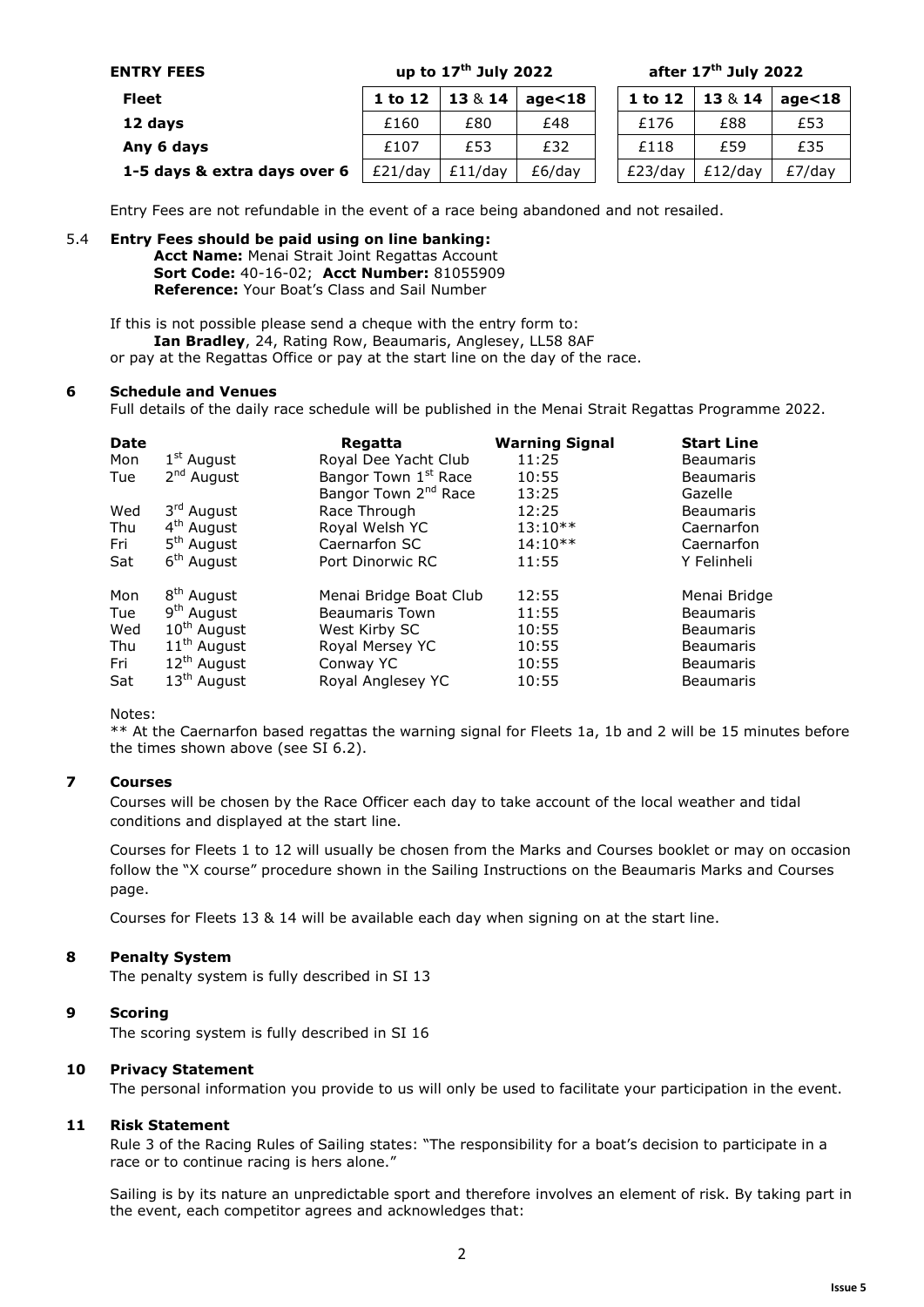- a) They are aware of the inherent element of risk involved in the sport and accept responsibility for the exposure of themselves, their crew and their boat to such inherent risk whilst taking part in the event;
- b) They are responsible for the safety of themselves, their crew, their boat and their other property whether afloat or ashore, and will carry adequate lifesaving equipment for all persons on board;
- c) They accept responsibility for any injury, damage or loss to the extent caused by their own actions or omissions;
- d) Their boat is in good order, equipped to sail in the event and they are fit to participate;
- e) The provision of a race management team, patrol boats and other officials and volunteers by the event organiser does not relieve them of their own responsibilities;
- f) The provision of patrol boat cover is limited to such assistance, particularly in extreme weather conditions, as can be practically provided in the circumstances;
- g) It is their responsibility to familiarise themselves with any risks specific to this venue or this event drawn to their attention in any rules and information produced for the venue or event and to attend any safety briefing held for the event;
- h) Their boat is adequately insured, with cover of at least  $£3,000,000$  against third party claims.

#### **12 Sailing on the Menai Strait – Information for competitors**

The Menai Strait is a beautiful stretch of water running from Fort Belan in the SW to beyond Puffin Island at the NE. But while it can appear perfect for sailing competitors need to take into account the specific nature of the water before setting out to take part in a race.

- $\bullet$  Tides: The tides in the Menai Strait are legendary for their speed and range. At spring tides certain places along the Menai Strait can experience tidal range exceeding 6m and speed of 3 to 4 knots.
- - Sandbanks: All along the Menai Strait there are sandbanks that are exposed as the tide falls – even at neap tides. Some of these lead into dead end channels.
- - Waves: The Menai Strait is sheltered but can still experience very difficult sea conditions in strong winds and tides.
- - Wind gusts: In certain areas the effect of the hills around the shores of the Menai Strait can lead to very gusty winds with sudden changes of direction.
- - Marine Traffic: The Menai Strait is used by both commercial shipping with large vessels present which are constrained to the main channels; commercial fishing operations which may be anywhere that the water allows them to operate; tourist boats and pleasure craft including yachts, windsurfers, power boats, diving boats, jet skis, foil boards, rowing craft, stand up paddle boards and others.
- - Moorings and Fishing Equipment: There are many moorings around the Menai Strait. Even when no vessel is attached to the mooring attention needs to be paid to the equipment in the water which can interfere with sailing. Unattended fishing equipment is also present.
- - Underwater obstructions: In some places there are rocks, slipways, outfall pipes and other items underwater that cannot be seen but could cause damage to a boat that hits them.

If you require further information about any of these risks ask the race officials at the start line or seek advice from other competitors.

#### **13 Prizes**

Overall Series Perpetual Trophies

- 
- 
- 5 RMYC Mylne Best 6 Races J.F.Thornton Cup
- 
- 
- 8 Menai Straits One Design  $1<sup>st</sup>$  The Pritchard Cup
- 8 Menai Straits One Design  $2^{nd}$  The Rodney Jones Salver
- 9 Hilbre Island One Design The Hilbre Trophy
- 
- 13 West Kirby Star The Jupiter Cup
- 
- 15 Handicap Dinghy PN<1178 The Royal Dee Challenge Cup
- 
- 
- 

### **Fleet Trophy**

1 Cruiser Cholerton Cup 5 RMYC Mylne RNVR Rose Bowl 6 RAYC Fife The Sheeva Cup 7 Conway One Design The James Emery Challenge Cup 12 Hoylake Opera The Andrew Stratton Trophy 14 Mirror Mirror Dinghy Challenge Cup 15 GP14 Menai Strait Punch Bowl 15 Laser **The Pauline Morewood Cup** 15 Enterprise **The Bulkeley Challenge Cup**